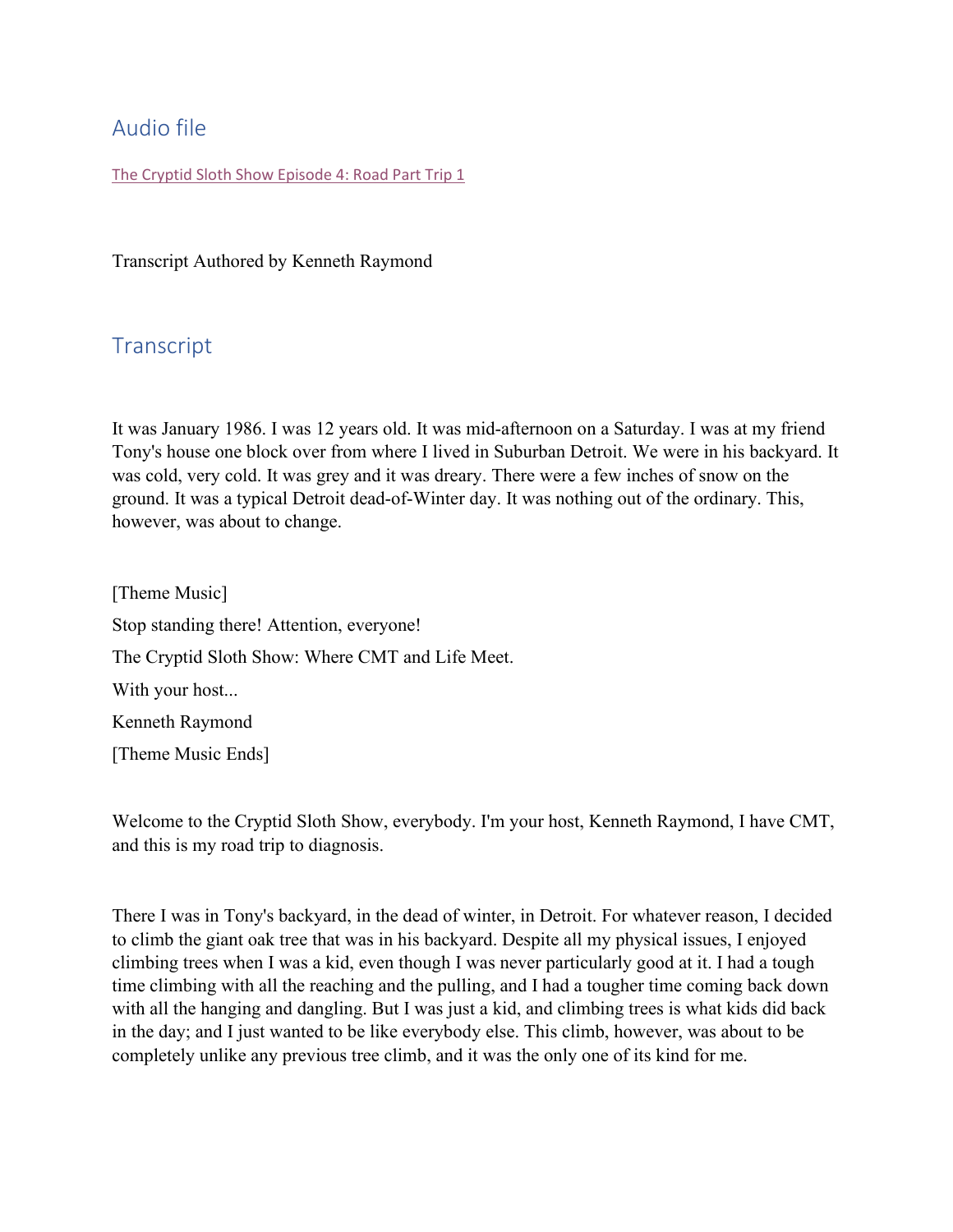The lowest branch of the tree was just beyond my reach from the ground. Pulled a chair over from the patio and use that to boost myself up. Then up the tree I went. Tony stayed on the ground as he usually did, he wasn't much of a tree climber, just meandering around, doing whatever he was doing. I can't remember what he was doing, I'm old.

I slowly climbed higher and higher, carefully planning, and then executing each little move. When I was about even with the top of the roof of Tony's two-story house, about 20 feet up, or so, something happened, and nothing was ever the same again.

I had grabbed the branch that was just above shoulder height and slightly to my left. After grabbing it, I had to pull myself up a little while pushing up with my legs and then twist to the left just a little so that I could step up with my right foot, and then onto a branch that was just adjacent to where my feet were planted. I had my feet wedged into a "V" formation at the base of a couple of large branches. My left foot was just under my right. If you can picture it, I was basically standing on top of my left foot.

As I pulled up with my arms, I pushed up with my feet and twisted to my left, just a little bit, just as I had planned, just as I had done countless times before. As I twisted, my left foot remained wedged and stayed planted And, that's when it happened.

### ♪ POP! ♪

I could feel that my left kneecap, the one that had just caused that loud "pop," was now sitting on the side of my leg. Without thinking. I immediately crouched forcing that need to bend. As I crouched, my knee let out another loud "pop" and I felt my kneecap snap back to where it's supposed to be. This all happened from the first "pop," to the crouching, to the second "pop," in a split second. It was crazy fast.

The crouching while 20 feet up in the tree was an automatic response. It was not a conscious reaction. I think this crouching though is what made my kneecap snap back so quickly; and fortunately, n the middle of all of this, I actually had help from the tree.

I had been leaning against a large vertical branch as I was making this last move, thankfully, because the very instant that this pop happened, I crouched down with my foot still wedged. Had I not had that large branch to lean against at that very moment, there's no telling what would have happened. I may have even fallen out of the tree. There was also an adjacent branch just to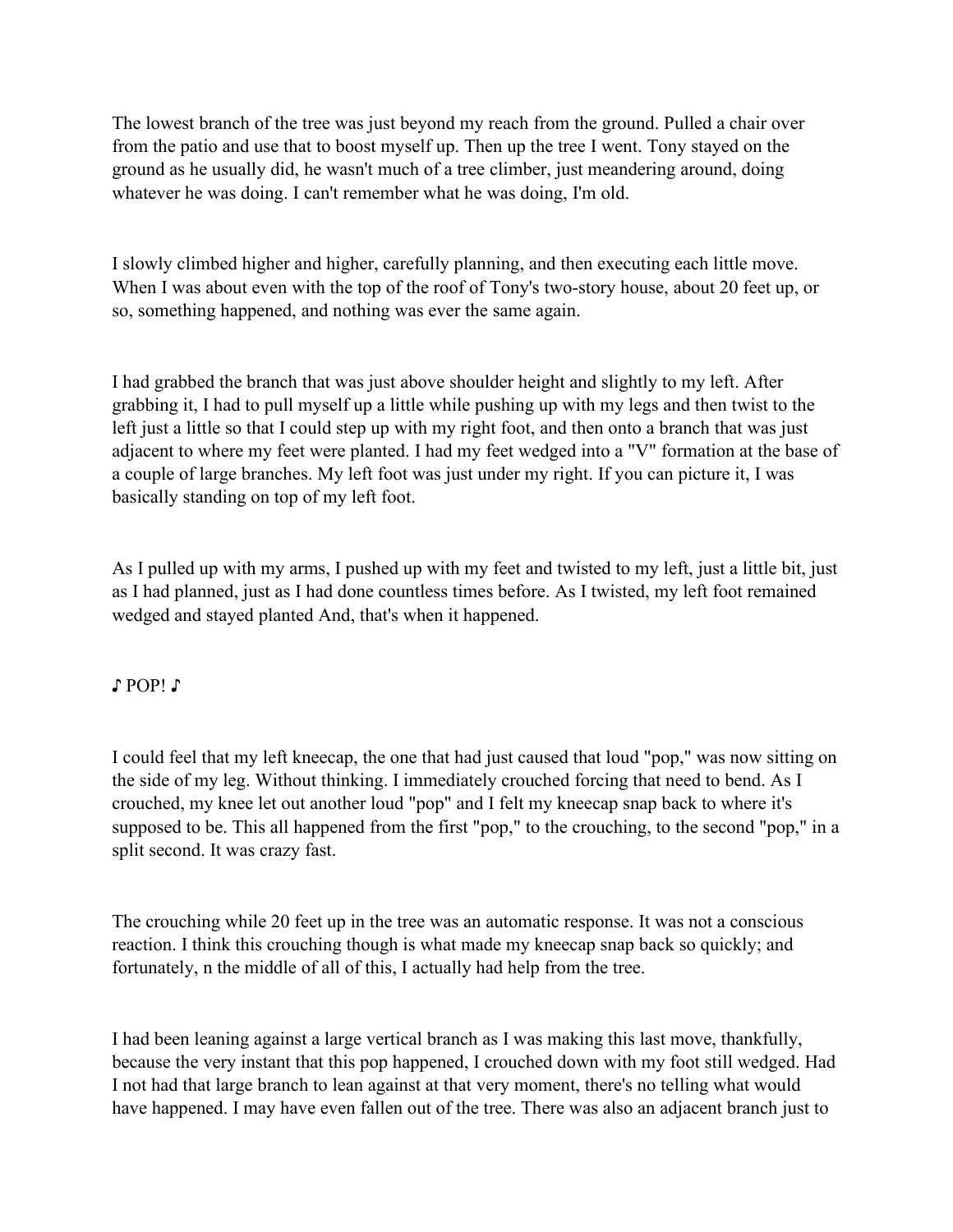my left that I was able to grab on to for support. I was hella lucky, despite what had just happened. But what was it that just happened? Many of you have lived this. Many of you know this. My knee had dislocated and then relocated all on its own. It's a feeling and a sound that has stuck with me ever since. It's not a sound or a feeling that somebody can forget.

I've struggled over the years to find the right words to describe the exact feeling and sound I just experienced. I have yet to find them. I have never heard a similar sound that I could relate it to. The pain was excruciating, to say the least, and I have not felt anything else that comes close to that exact feeling of the process of what had just happened to my knee. It's a unique experience, to say the least.

#### ♪ Bruh! ♪

There I was 20 feet up in a tree My knee had just dislocated for the first time, and, again, at 12 years old. Life had just changed forever. I was screaming in agony. The pain I was feeling to this day is indescribable. Tony, who remained on the ground, was freaking out because I was screaming. Go figure. He knew there was something wrong, but he had no idea what it was. It took several minutes, but I was able to calm down enough to holler down to Tony that my knee had just popped out and I couldn't bend my leg. My left leg was frozen stiff. I couldn't bend my knee even a little bit. Then, it hit me. How was I going to get out of this tree in one piece?

Tony's parents weren't home. There was no adult supervision or assistance for getting me out of this tree. It was just Tony and me. Just a couple of 12-year-old kids. The climb down from the tree was slow, it was deliberate, and it was arduous. Tony and I worked as a team though. He helped me to keep my calm, talking me through each small maneuver. I followed each of those with a long break. I used each break to rest and for Tony and me to carefully plan out my next move. I don't know how long it took to get down from that tree, but it seemed like it took a lifetime.

When I finally got back down to my starting point, Tony grabbed a stepladder from the garage and he propped it up against the tree where I could reach it. Without the ladder, I would have had to have either jumped down to the ground from the lowest branch, something I would have willingly done prior to this day, or I would have had to have dropped from the branch to the chair I had used to start my climb. Given the state of my knee and leg, neither was an option. Thankfully, there was a ladder available.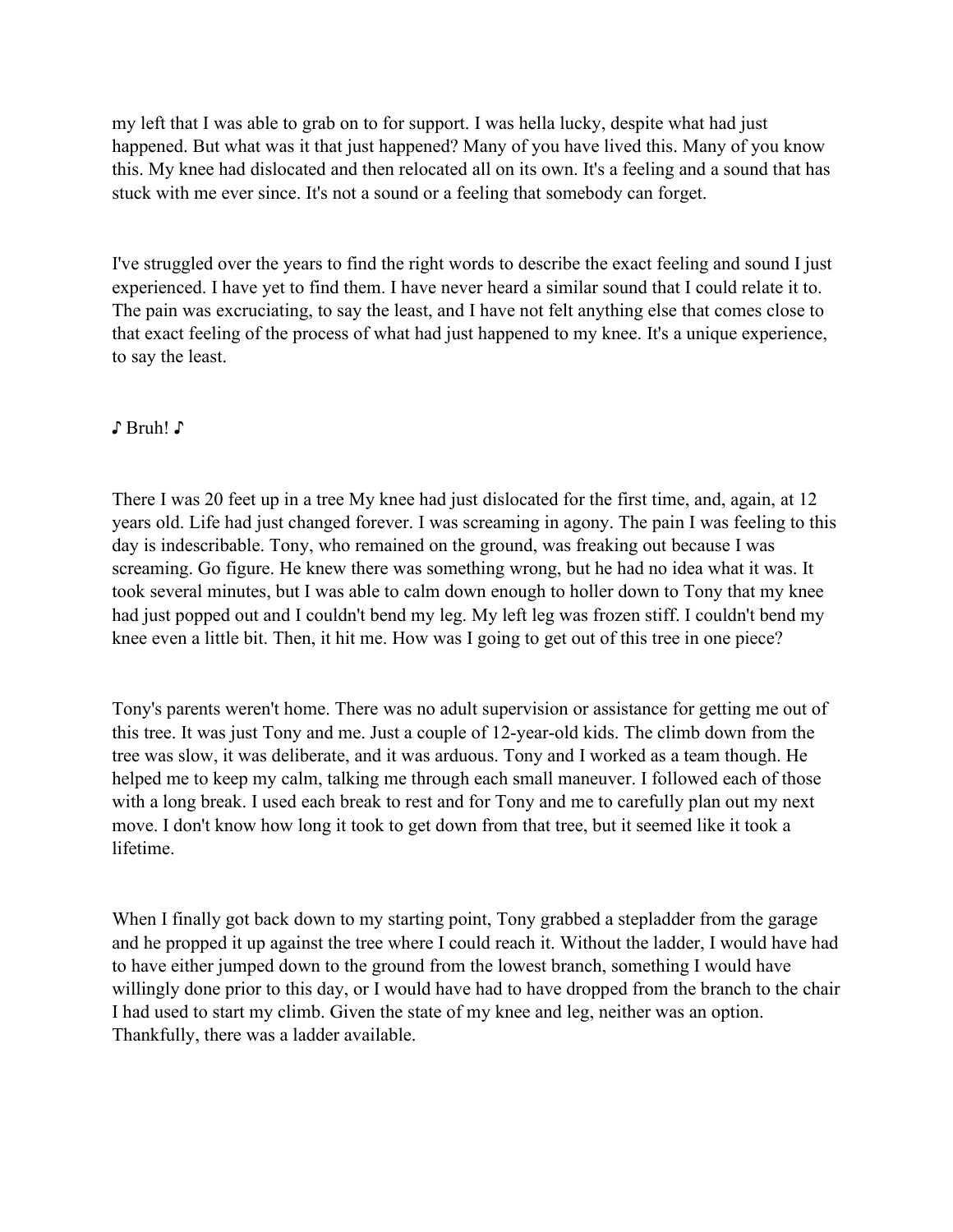Safely out of the tree back down on the ground, Tony helped me hobble home. After explaining to my mom what had happened, she took me to the hospital where I learned that my knee had dislocated. Duh, right? The doctor there told us that my knee dislocated because of a birth defect I had. This was the first mention of any kind of a birth defect, even with all the doctors who had laid eyes on me over the years, trying to figure out what was going on. According to this doctor, both of my kneecaps ride remarkably high - a condition called Patella Alta. He said that it's a birth defect and that I should expect this to happen again with both knees, that there was not much they could do about it. He said I just had to learn to be careful. Again, sound familiar?

We took in what the doctor had to say, and then we headed home. I would never again climb a tree. To this day I haven't climbed a tree, except for using an extension ladder to hang birdhouses, for my wife, in our big, huge maple tree. But that's a ladder, so it doesn't count, right?

♪ Bruh! ♪

The recovery from the knee dislocation took about six weeks. That recovery included crutches, a cane, a brace, and lots of physical therapy before I was able to use the leg normally and without any assistive device. Now that I was finally able to get around decently, and seven weeks to the day after that first dislocation, it happened again when going down the front porch steps at home. The doctor at the hospital was right. It did happen again. For the next five years, It would happen so often that knee dislocations became my normal. But at least it was only my left knee that would dislocate and not my right. So, there is that.

After this second dislocation, the family doctor sent me to an orthopedic surgeon. The surgeon disagreed with the emergency room doctor and felt that he could help, but he said we had to wait until after I was done growing. Yea! With each next dislocation rather than going to see the orthopedic specialist, my mom would just simply call his office, he would make a referral to physical therapy, and we would just go through the motions. It was literally just my normal.

One of my dislocations happened when I stopped and turned too quickly while running. Another one happened when somebody deliberately tripped me in the hallway at school. Fun times at school because I was that kid. I had a dislocation from rolling my ankle while walking across the front yard. After recovering from that one, and, while still wearing the brace that was supposed to prevent knee dislocations, yep, dislocated again. This one happened when walking down the sidewalk past two loose dogs, and one of them bounced off my leg. In all, my left knee would dislocate 8 times between 12 years old and 17 years old. Sometimes it would go to the outside,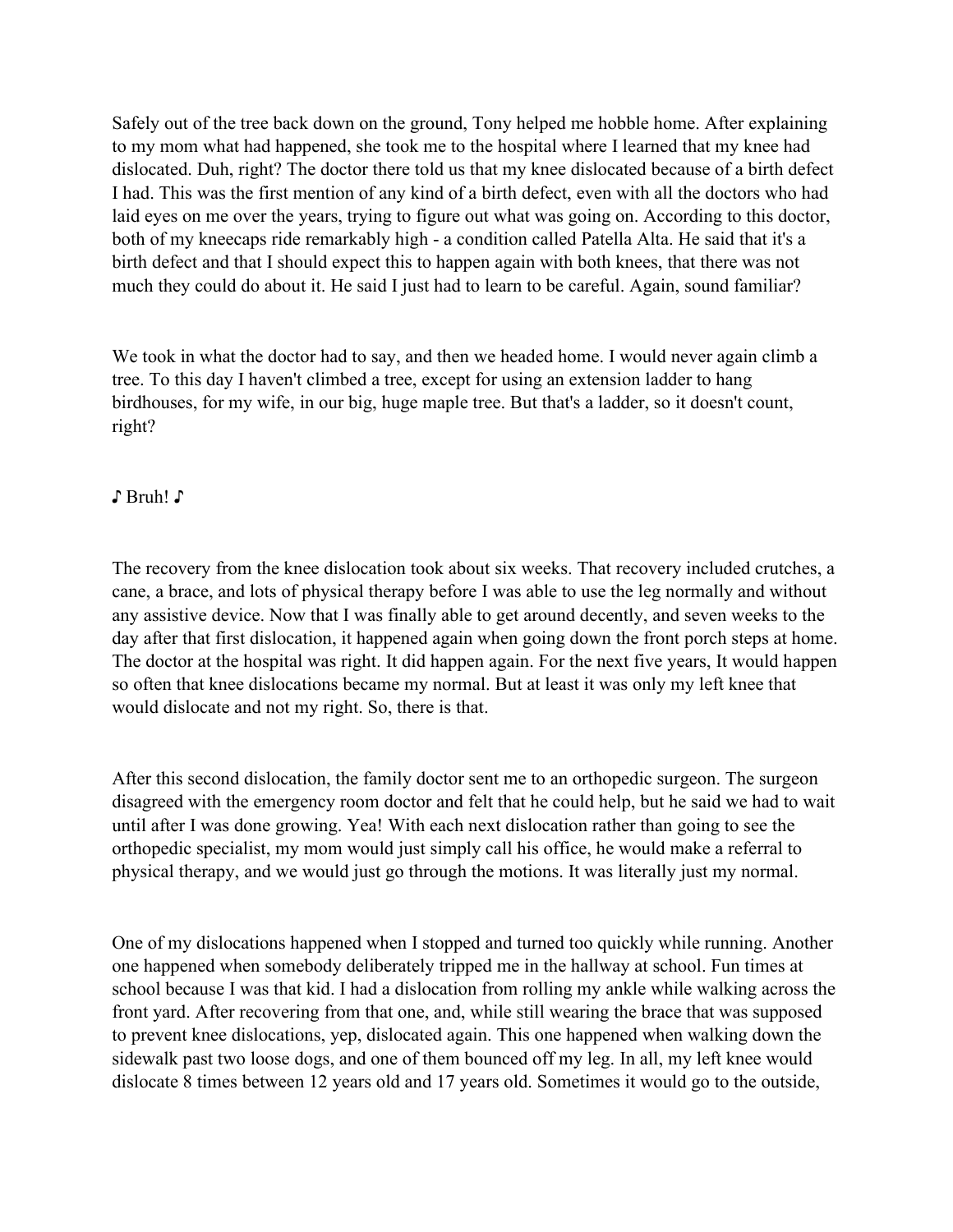and sometimes it would go to the inside. I can't remember how many for each, but most of my dislocations went to the outside.

With each dislocation, I would instinctively and immediately crouch, or bend my knee, causing the kneecap to snap back. I never had to have a doctor put it back in place. I was always fortunate in that regard. After the 8th dislocation and at 17 years old, I had surgery on my left knee to correct the dislocation problem.

I had a procedure on my knee called a patella realignment. This was in June 1990. As the name suggests, the surgeon realigned my kneecap by moving the tendon that holds the kneecap in place. The goal was to better hold the kneecap in place so that it would no longer dislocate. Makes sense, right? The good news is that the surgery achieved that goal. My left knee only partially dislocated, and only once since the surgery. Of course, true to form, this partial dislocation happened while still recovering, and during a post-op physical therapy session. However. that was the only time it happened since surgery. It's the only positive, actually, to come out of that surgery, too.

You see, unbeknownst to anybody at the time, I had CMT 1A. Had we known at the time that I had CMT, I don't know if it would have informed the decisions of the surgeon, nor do I know if my CMT contributed to the subsequent issues that developed immediately following surgery It might be a safe bet that my CMT did contribute, but we don't know for sure. I do know though, that during the procedure, the surgeon, when reattaching the patella tendon, did not pull the tendon down enough before reattaching it. This has caused my kneecap to ride even higher than it already was.

I have had significant mobility issues with the leg since surgery, my left foot has flopped since immediately following the surgery, and the knee has not bent normally since the surgery. Within all this bad, the knee has not dislocated since I was 17 though, and I'm OK with that, all things considered. My right knee has dislocated but I can count the number of times it's done so on one hand, and each of those dislocations were minor with no downtime. Again, I've been lucky.

### ♪ Bruh! ♪

By the mid-90s, I was working as an automotive tech for a company that did prototyping for one of the Detroit automakers. While at work, I had a fall that happened because of an ankle roll. Go figure. The company insisted that I go to their clinic for an evaluation, even though I felt I was fine. I had bruised my pride because of the audience I had when I blew out my ankle, but I was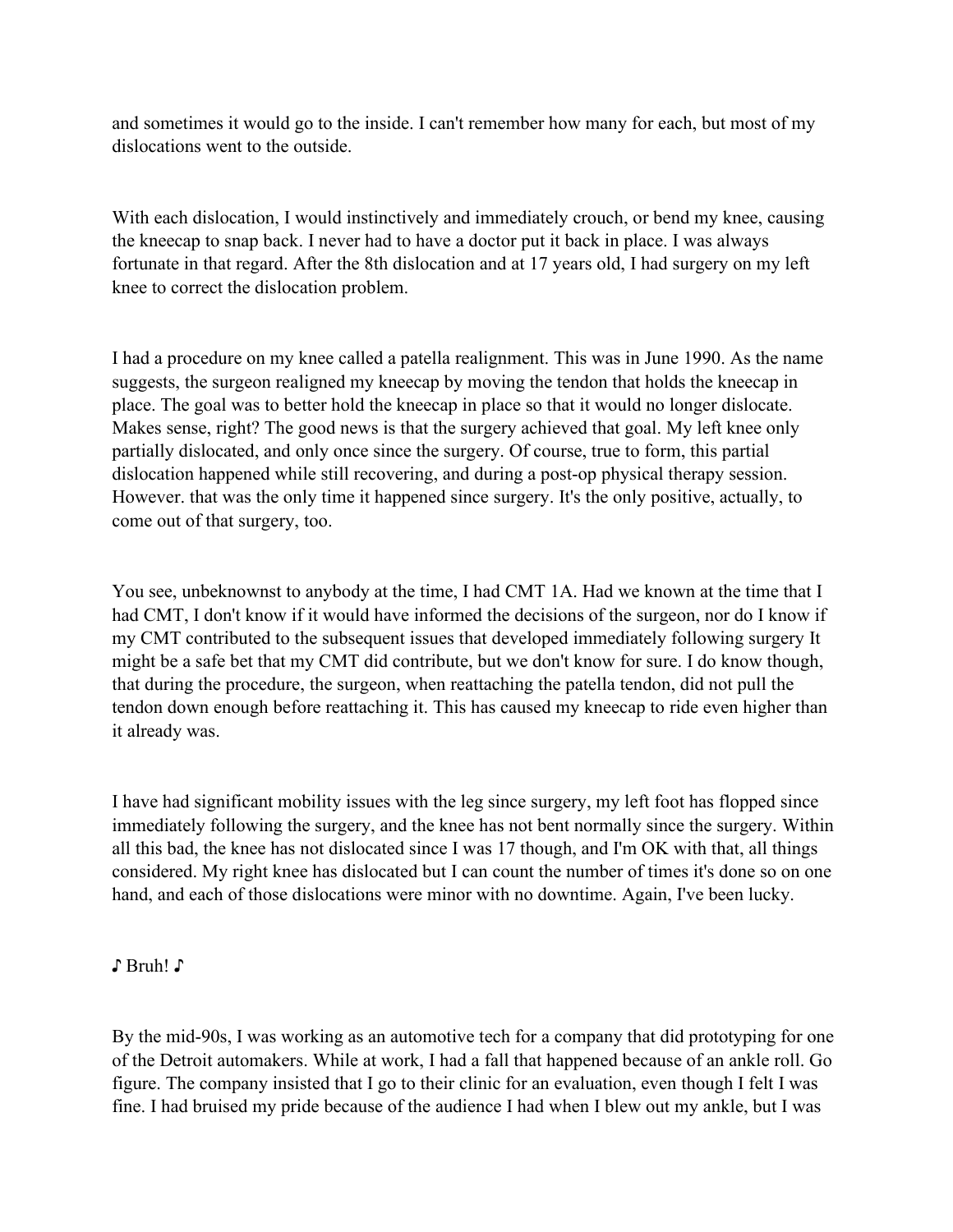otherwise fine. The whole incident was just part of my normal, but, the company insisted that I get a checkup, so off I went.

While at the clinic, the nurse triaging me asked an interesting question. I was sitting in the exam room on the gurney with my feet dangling. The nurse came in, asked about what brought me in, and I filled her in with all the details and I let her know that I'm fine that I'm only there because the company required it. She had me kick off my shoes so that she could check out my ankle. After doing her thing, checking range of motion, and all the hoopla, she asked me if I had a longwinded name of a disease. I had never heard of what she asked. And, I told her no. She said that that was strange because my feet looked exactly like I should have that disease. She also told me that ankle rolls, the very reason why I was even there, were very common with that disease. Again though, I had nothing to give. I was clueless. Interesting, right?

After some X-rays, it turns out I had a mild ankle sprain, but no other injury. I went back to work afterwards with no issues. But, did I just unexpectedly receive a diagnosis for a strangely named disease? I better check with my own doctor, right? Y'all probably know where I'm going with this, too.

Few days later, I set an appointment with my family doc for the following week. At the appointment, I told my doctor about why I was there by giving him the full account, the whole ankle roll, and everything, and he didn't seem to be very interested in what I had to say. I was OK with that though. I did get his attention though when I mentioned the long-winded and strangely named disease that the nurse at the clinic thought I might have.

He gave me a quick once over, then schooled me on how the nurse had no business asking me if I had any disease or condition because she didn't have the education nor the experience to know if I had whatever it was, blah, blah, blah; yadda, yadda, yadda; this, that, and the other thing. You know how this goes. By the end of the appointment, he decided that I may, possibly, might have some form of muscular dystrophy, but said that even that was a stretch. Huh... He didn't test any further, nor did he refer me to somebody who would be able to figure it out.

I laughed about the whole idea of M-D because other doctors had previously told me that I had muscular dystrophy, that I had multiple sclerosis, that I had all kinds of other stuff, including that it was all in my head. So, hearing those words never amounted to anything for me at that time. Nevertheless, I was fine with all this and went on with life, not giving any of it a second thought.